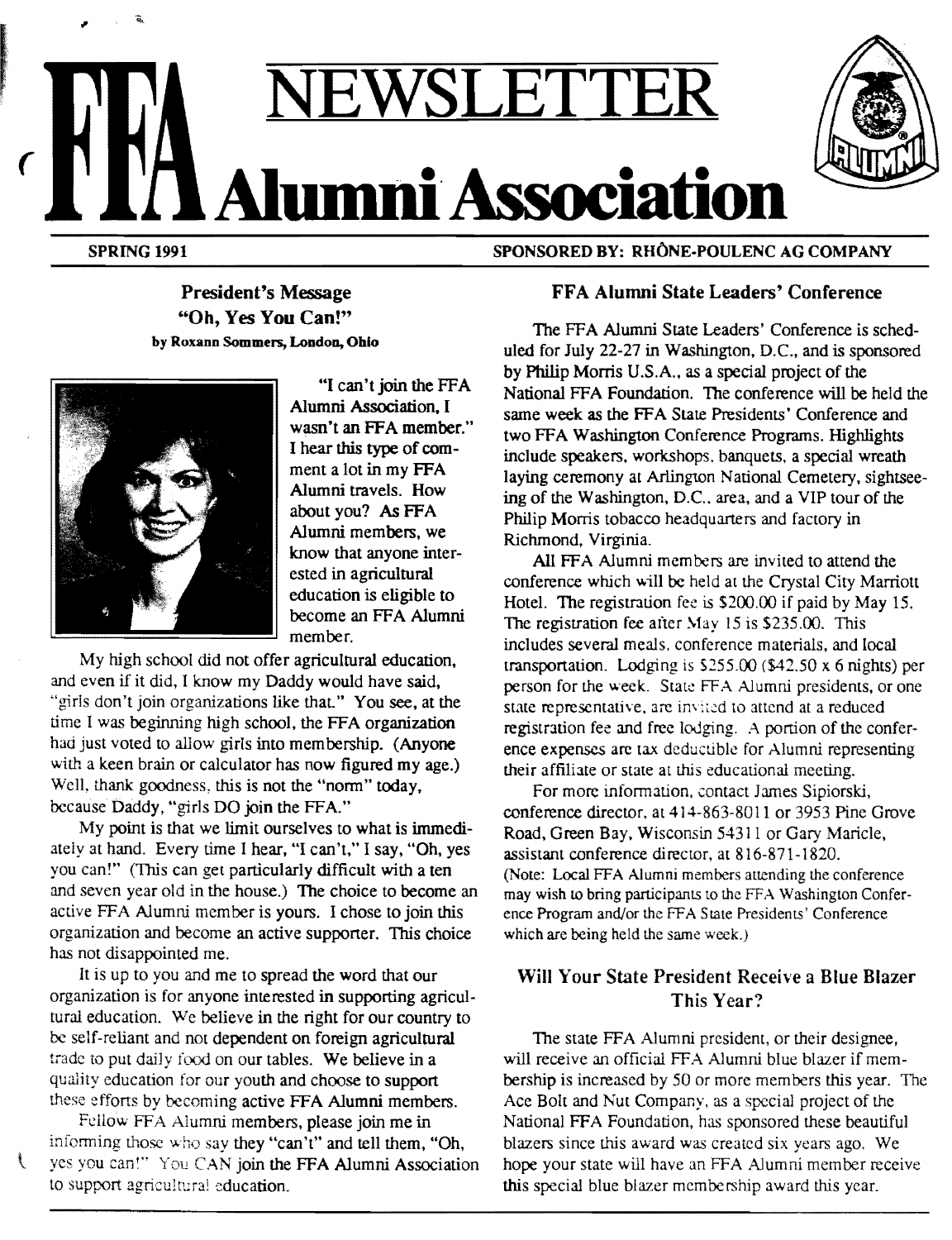## **National Council Nominations**

The eastern and southern region positions on the National FFA Alumni Council will be vacant at this year's convention. State nominations for these three-year elected positions are due in the national office by June 1. If you are interested in serving, contact your state FFA Alumni officers or the national office for an application.

#### FFA Foundation Raises Over 4.2 Million Dollars

The 1990 campaign of the National FFA Foundation generated \$4,214,261.00, a 12.5 percent increase over 1989. In addition, \$453,280.00 was earned from interest and other income, and over \$60,000.00 was added to the FFA endowment for scholarships.

The FFA Alumni received \$64,015.00 or 1.5 percent of the Foundation funds. As special projects of the FFA Foundation, Philip Morris U.S.A. supported the FFA Alumni State Leaders' Conference, and the Rhone-Poulenc Ag Company and Chrysler Motors Corporation-Dodge Division sponsored the FFA Alumni newsletter. Foundation sponsors for the FFA Alumni auction included the Chevrolet Motor Division-Trucks, Homelite Division of Textron, Inc., Patz Sales Incorporated, Snap-On Tools Corporation, Wix Corporation, and Yamaha Motor Corporation, U.S.A. The Alumni also receives a percentage of all Foundation executive sponsor contributions.

The 1990 chairman was Thomas Hennesy. chairman of TSC Industries, Inc. In 1991, we anticipate a successful campaign under the direction of Robert W. Reynolds, vice president and general manager, Crop Protection Products Division, Monsanto Agricultural Company.

#### Experience Another Country While Staying Home

"He's lightened the load, and added a new dimension to our lives," say Cheryl and Don Lang of Donnellson, Iowa, about their exchange student, Torsten Paul of Germany. FFA is one of the few existing high school exchange programs designed specifically for agricultural youth. Host families have the opportunity to provide students, ages 15-19, a home in the United States for one year and to teach American agricultural techniques. Host families gain a better understanding of other cultures.

Are you interested in hosting an international student? FFA is looking for outstanding families and FFA chapters for students arriving in August. This year the program will bring in youth from Costa Rica, Germany. Greece, and Sweden. For application information, write the International Department, National FFA Center, P.O. Box 15160, Alexandria, VA 22309, or call 703-360-3600. Give someone the opportunity of a lifetime! You will also benefit from the experience!

**Alumni Salutes Executive Sponsors** 

HAND A CHANGE SAIN

Since our winter 1991 newsletter, the following have contributed \$100.00 or more as Executive Sponsors of the FFA. The number of years of contributions is listed in parentheses. All alumni are encouraged to become an executive sponsor. For information, write the FFA Alumni office.

Arizona

Dorabel Daley (5) Duane Daley (6) California Albert D. Kem (3) Tom Munter (5) Clarice A. Nelson (16) John A. Stearns (26) Colorado Monte Reese (1) Mark Sanborn (3) Donald Wittnam (7) **Connecticut** Earle Borman Jr. (7) Florida Mark Williams (1) Georgia Atlanta Farmers Club, Inc. (2) Josiah Phelps (20) Illinois Richard Bushnell (S) Neil Christenson (3) Joseph England (9) Jim Guilinger (14) Jeff Moss (4) John Pool (12) Westmer FFA Alumni (7) Indiana Perry Gehring (7) Ray Manlila (4) Harold Taylor (2) Clayton Williams (7) Iowa Jim Cornick (10) Owen J. Newlin (18) Kansas Marilyn/Nelson Galle (14) William Jensen (13) Kentucky David M. Coffey (3) '.\.laryland Nels J. Ackerson (2) Susan J. Butler (3) Doll ye/Elmer Cooper (9) Michigan Dusti/Donald Annstrong (7) Jeff Brazo (5) Norman A. Brown (5) Charlie Dietrich (4) RobertM. Keil (6) Tim Martinson (10) Minnesota Thomas Luehder (1) Kent R. Schulze (2)

**Missouri** Kenneth L. Bader (1) Terry A. Blanks (1) Henry D. Bobe (1) Charles Conrad (9) Terry Heiman (1) James D. Keast (1) Robert Reynolds (4) James Robertson (3) Roy Lee Smith (9) William Templeton (13) Nebraska B. E. Gingery (13) Ted D. Ward (14) New Hampshire Wentworth Hubbard (12) New York Dale Beaty (7) Glenn E. Edick (16) Ronald Goddard (17) Wilbur Townsend (17) Ohio John E. Fisher (7) Oklahoma Phyllis Sokolosky (14) Pennsylvania James Wissmiller (1) Tennessee Tom Hennesy (6) Texas William Don wen (1) James Gilbreath Jr. (1) Howard Morrison (14) David Smokler (6) Virginia Betsy/Woody Cox (14) John Hillison (6) Neville Hunsicker (15) Oakley M. Ray (4) Les Thompson (10) West Virginia Robert Maxwell (14) Wisconsin Betty/Floyd Doering (14) Dean P. Gagnon (2) Kim A. Havens  $(11)$ Kevin A. Keith  $(8)$ William Knox (11) Aralda/Charles Larson (14) *V* irgi1 Martinson (14) Gene Pressnall (11) Bernie L. Staller  $(14)$ District of Columbia Gregory Young (14)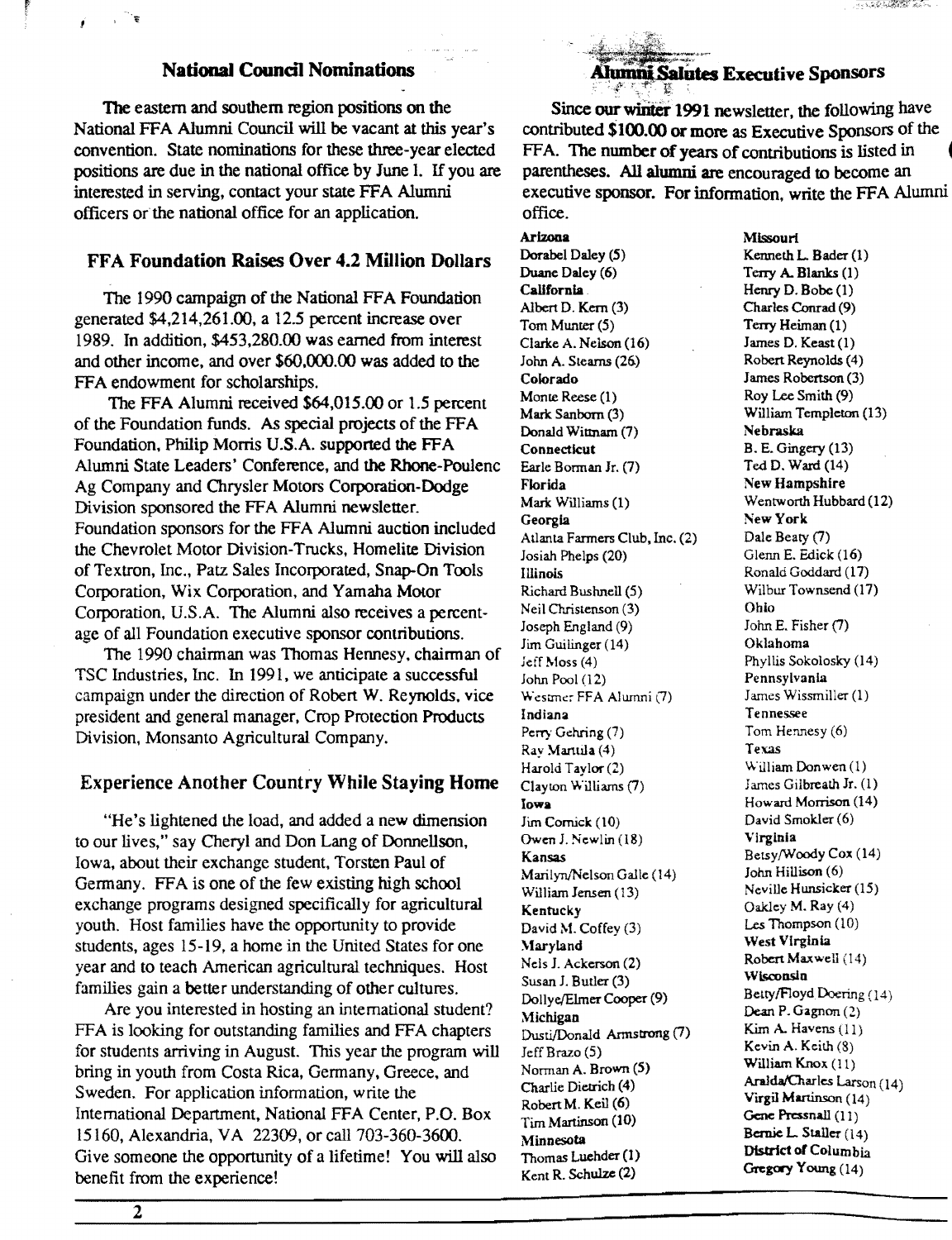#### Alumni Sponsors PAS Awards



The FFA Alumni Association sponsored the prepared and impromptu speakers for agriculture contests of the National Postsecondary Agricultural Student Organization. This is the tenth consecutive year the FFA Alumni has supported this group of agricultural education students. Pictured (from left) receiving their awards for prepared speaking are (third) Shelly Hackley, North Dakota, (second) Paul Bleicher, Washington, and (first) Jon Miller, New York, and for impromptu speaking are (third) Andy Van Dyck, Wisconsin, (second) Don Crawford, Idaho, and (first) Dean Reichel, Missouri. Robert Cox, executive director of the National FFA Alumni Association, pictured on the right, helped with the PAS auction held during the national conference in March in Albany, New York. The auction raised over \$4,000.00.

#### Outstanding Achievement A ward Nominations

The Outstanding Achievement Award recognizes FFA alumni members for their leadership and outstanding service to agricultural education, the FFA, and the FFA Alumni. This award on the national level is presented annually to not more than three individuals. Only one of the recipients at the national level may have been employed or is presently employed as a teacher, state staff member, or teacher educator of agricultural education. To be eligible, a candidate must be an active FFA Alumni member who has gone beyond the call of duty to make some really significant contribution. Nominations for the award on the national level must be submitted on an application to the national FFA Alumni office by June 1 of each year. Nominations must be signed by a state FFA Alumni leader. The National FFA Alumni Council shall appoint a selection committee with the award recipients being announced at the national FFA and FFA Alumni conventions.

{

#### 1990 Outstanding FFA Alumni Affiliate Activities

The following activities were accomplished by our eight 1990 gold affiliates. These are only examples of the hundreds of proven support activities that can be conducted by local affiliates. These affiliates' memberships ranged from 58 to 429 members. We hope your affiliates are growing in the support of agricultural education.

- 1. Rented and provided a barn for SAE livestock programs for non-farm students.
- 2. Established an account of \$5,000,00 enabling students to borrow money for SAE programs.
- 3. Rented and provided 16.5 acres of land for educational test plots.
- 4. Provided six TV and radio interviews promoting agricultural education and the FFA.
- *5.* Sponsored five agricultural education field trips.
- 6. Sponsored scholarships for students to attend college.
- 7. Alumni members presented classes on various agricultural subjects.
- 8. Sponsored a consignment auction that raised \$2,600.00.
- 9. Served as substitute teacher when agricultural instructor was away from school with FFA activities.
- 10. Paid a portion of the fees for students to attend "Made for Excellence" Conference. COOP Youth Leadership Conference. and FFA Washington Conference Program.
- 11. Provided job placement for 41 students for 7,100 hours of work experience.
- 12. Helped to train and provided transportation for five judging teams.
- 13. Developed and maintained an FFA/FFA Alumni archives building on the county fairgrounds.
- 14. Sponsored an open house of the agricultural education department for parents of FFA members.
- 15. Helped host "Brunch on the Farm" that helps acquaint city people with farm lifestyle.
- 16. Conducted livestock selection, judging, fitting and showing demonstration.
- 17. Arranged two Dale Carnegie Courses scholarships for FFA members.
- 18. Sponsored and helped the FFA chapter conduct a "Harvest Day" celebration for the elementary school.
- 19. Assisted the FFA chapter with an agribusiness career day at the middle school.
- 20. Provided over \$5,000.00 in agricultural education text books and \$2,000.00 for a computer and imagewriter printer for the agricultural education program.
- 21. Provided a one-day farm forum on agriculture safety.
- 22. Maintains an FF *NFF* A Alumni van.
- 23. FFA Alumni board of directors assisted with an evaluation of the agricultural education cuniculum and FFA program of activities.
- 24. Sponsored an FFA Week pancake breakfast for the entire city at no charge.
- 25. Authored and published a booklet on the FFA chapter's history.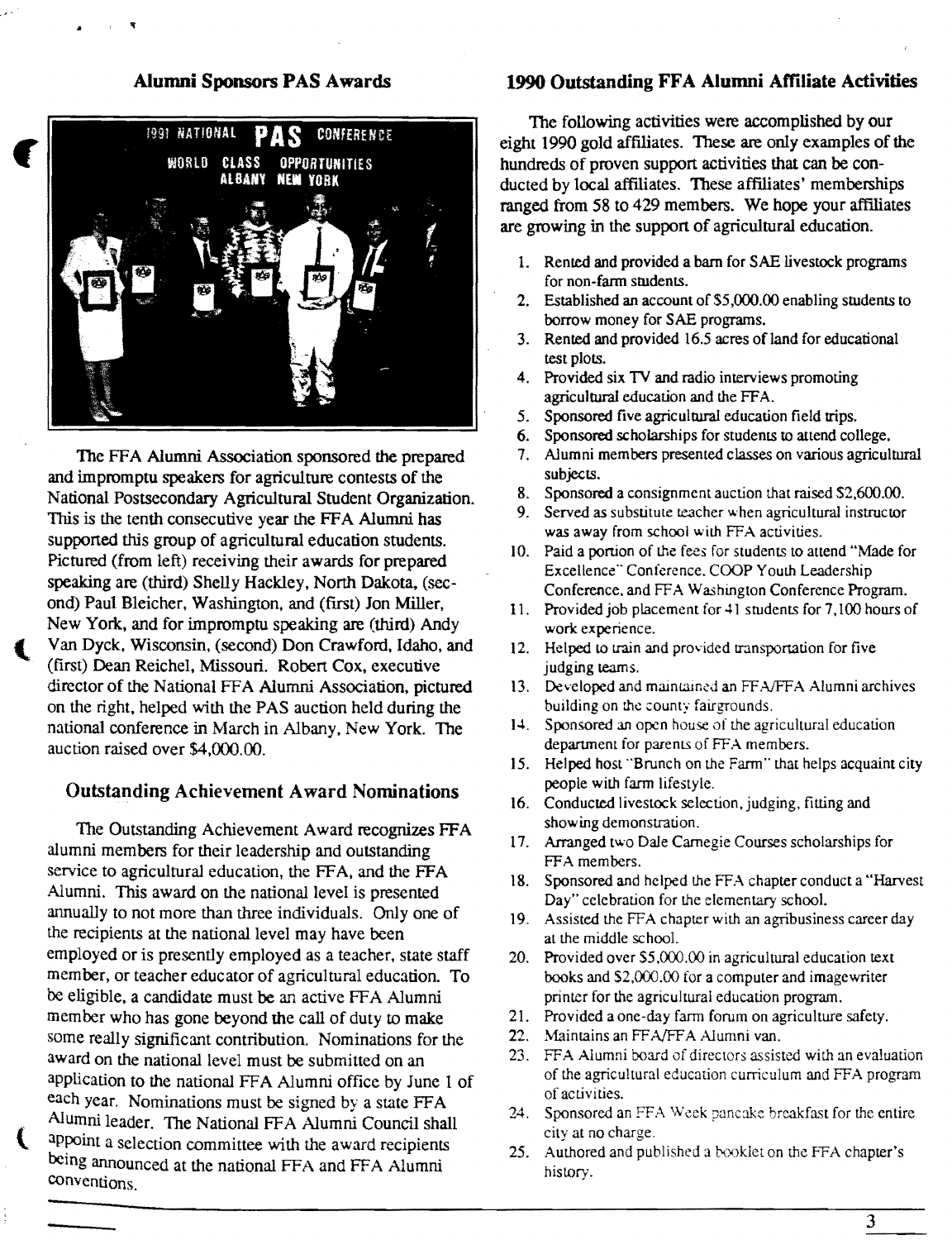# Membership Goals

The FFA Alumni Membership Committee, under the leadership of Mark Williams, chairperson, has set its goals for **1991,** and they need your help to accomplish them! (

- Increase annual membership by 2,000 new members.
- Increase life membership by 1,250 new life members.
- Have all National FFA Alumni council members earn the Legion of Merit Award.

As you can see from the chart below, the National FFA Alumni has grown steadily since its beginning. However, it is apparent that this is only a fraction of the potential alumni membership. The potential of former FFA members, alone, is in the hundreds of thousands. Your help is needed in encouraging former members and other agricultural supporters to join the FFA Alumni. Now, more than ever, agricultural education and the FFA need our support.

Members build strong organizations and strong organizations can better serve their purpose. Our sole purpose is to promote and support agricultural education and the FF A.



#### A New Casual Look for Alumni \lembers

This year the National FFA Supply Service has expanded its line of FFA Alumni products available through the supply service catalog.

#### The Distinguished Casual Look

The following three items display distinguishing bright blue and red FFA letters and the word Alumni in block.

- White fleece cardigan. Very soft and comfortable like a sweatshirt with buttons down the front. Looks great with a casual shirt or shirt and tie. One size fits all — it stretches! Item  $#361 - $21.50$ .
- Ash T-shirt and Sweatshirt. Both 50/50 poly/cotton for comfort and less shrinkage. Both are very comfortable and come in sizes S, M, L, XL, and NOW XXL. T-Shirt Item #362 - \$6.75 (\$8.75 for XXL size); Sweatshirt Item #363 - \$14.75 (\$16.75 for XXL size).
- Polo Shirt. White shirt of 50/50 poly/cotton. Compliments jeans or dress attire. Available in sizes S, M. L, and XL. Item #360 - \$14.95.

#### A Bold New Look

• California Blue T-Shirt. Some would call it turquoise  $-$  we call it popular. Very popular new design with small front and large back imprint in neon rainbow color.  $100\%$  cotton and available in sizes S. M, L, and XL. Item #364 - \$8.95.

These and other Alumni items are available on pages 62-63 of the Kational FFA Supply Service Catalog. Copies of the catalog are free upon request. For phone orders. catalogs, or more infonnation, please call 703-360-5524. Please have purchase order number or credit card infonnation available for phone orders. No C.O.D. orders. Also, for discounted pricing on large quantities for Alumni chapters. conferences. or conven- • tions, contact the supply service.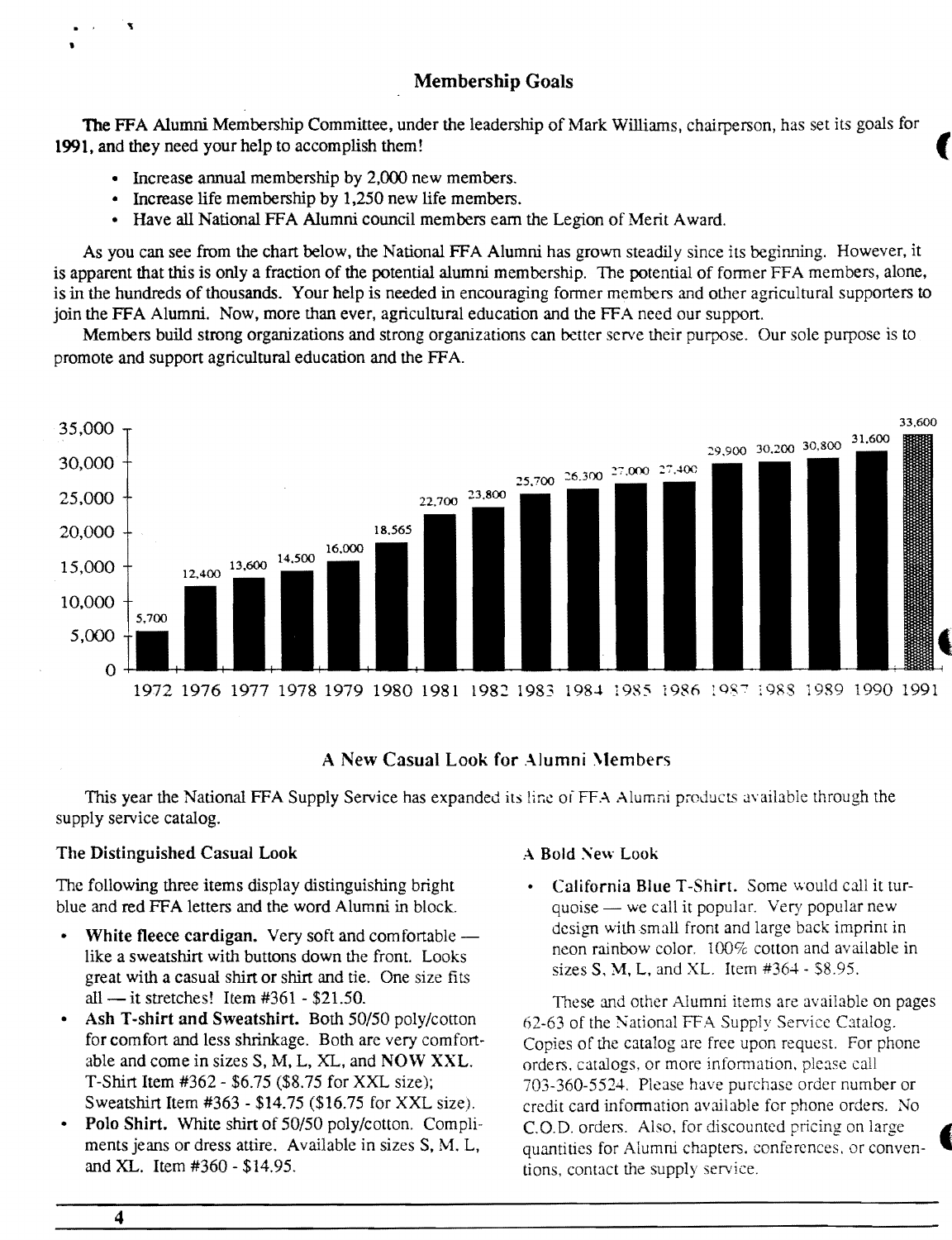## National FF A Alumni Convention

Mark your calendar and plan to attend the national FFA and FFA Alumni conventions in Kansas City, **Missouri**, November 13-16. Hotel reservations should be made as early as possible.

#### Free Instructional Materials Available

Free instructional materials are available for local agricultural education programs. ICI Agricultural Products, through the National FFA Foundation, has provided 1,000 Jiffy calibration jars. 1,000 record cards, and 50 instructional videos for use in instructing students and adult farmers in the area of sprayer calibration. FFA Alumni are encouraged to share this free offer with their local agricultural education instructors.

Agricultural instructors interested in receiving 20 jars. 20 record cards, and one instructional video should send requests to the FFA Alumni, Box 15058, Alexandria, VA 22309-0058. Requests must include a short description on how these materials will be used and a \$6.00 check (payable to FFA Alumni) to cover postage and handling. This offer will be on a first come first serve basis.

#### Excellent Book Specials

Lincoln-Herndon Press, Inc. has agreed to a special price for two of their books on humor. These two books are filled with the funniest, wisest, cleverest, most enchanting humor from our country's history. The books are being sold for \$10.00 each with a \$2.00 handling charge for one book or \$3.00 for two or more books.

These quality paperbacks, edited by James E. Myers of Springfield, Illinois, will bring many hours of enjoyment Approximately \$5.00 per book will be given to the FFA Alumni for all sales resulting from this newsletter ad. If you are interested in ordering send the name of the book(s) requested, your check, and mailing address to the National FFA Alumni, P.O. Box 15058, Alexandria, VA 22309.

#### Book #l - "A Treasury of Farm & *Ranch Hwnor"*

This book of jokes, tricks, and sayings of our country people are from the frontier times of the sod-busters to the mechanized farming of today. Here's the humor that reveals fann and ranch, railroads, city dudes, outhouses and more. Since Abraham Lincoln was a fann boy, a selection of his farm stories are included in this book.

#### Book #2 - *"The Great American Liar"*

Tall tales, whoppers, and windies are the favorites of Americans. This 342-page book is filled with great ones from colonial times to today dealing with hunting, fishing, weather, and a section called "the great American farm whopper". They are fun to tell your friends, family, and office folk.

#### Mission Statement for Agricultural Education

The National FFA Alumni Council is developing our association's first tactical plan. The Council met in Georgia in January to refine our objectives and develop action steps to help accomplish the mission of agricultural education. The mission statement, which has been approved by all agricultural education groups, is as follows:

*We aspire to excellence as we recruit, prepare, and support individuals in agricultural careers. We serve the people and*  inform them about agriculture-its needs, opportunities, and *challenges. We value:* 

- *•providing instruction in* and *about agriculture*
- serving all populations
- *developing the whole person*
- *•responding to the needs of the marketplace*
- *advocaJingfree enterprise and entrepreneurship education*
- *•functioning as a part of the total educational system*
- *utilizing a proven educational process which includes formal instruction, experiential learning, leadership, and personal development.*

The FFA Alumni Council will present a draft of the tactical plan to state leaders during the FFA Alumni State Leaders' Conference in July.

#### FFA Alumni \\'ill Host Holland Young Farmers

The Wisconsin FFA Alumni will host a two-week visit of six young fanners from Holland in August. The National FFA Alumni will have the opportunity of sending six members to Holland in 1992.



The six FFA Alumni members who visited Holland in 1990 are pictured above. They are (from left) Jim Petrie, Wisconsin, Johann Meevwes, Holland host, Robert Stone, Wisconsin, Richard Waybright, Pennsylvania, Peter VanWychen, Wisconsin, Nancy Moore, Ohio, and Kevin Schweiner, Wisconsin. The trip included an exciting two weeks of touring and visiting farms and agribusinesses.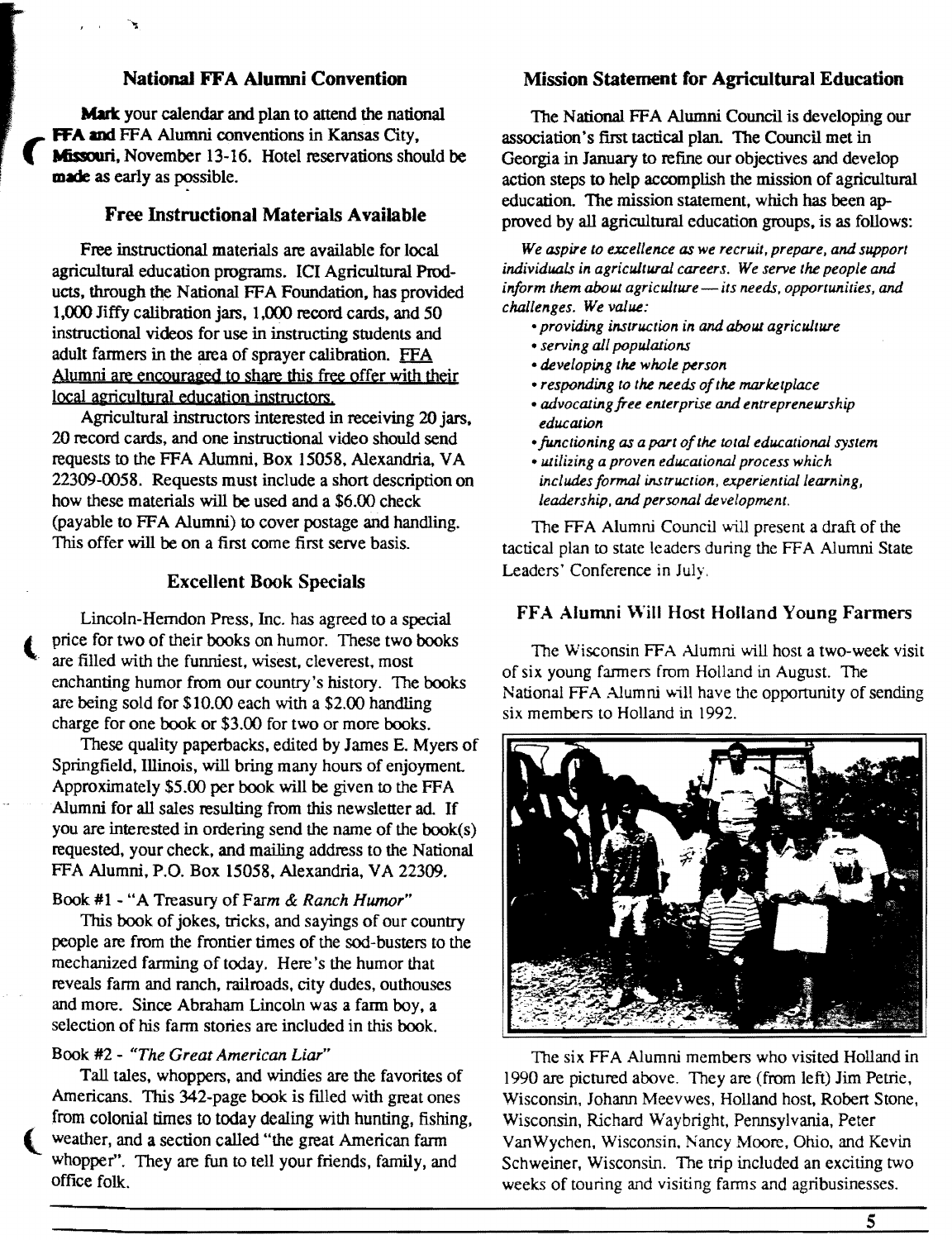#### **Membership Promotion Awards**

 $\mathbf{v}_k = \mathbf{x}$ 

The National FFA Alumni will be awarding the following at the convention in November, 1991. We hope your state will be included in this year's list of recipients.

1. The Legion of Merit Award is presented to any individual signing up fifteen or more new or renewal members, or five life members, or five executive sponsors. Applications must be received in the national office by October 1 for presentation at this year's convention.

2. Scholarships, valued at \$350.00 each, will be presented for the 1992 FFA Washington Conference Program. States will receive one scholarship for every *500* members. States with less than *500* members will receive scholarships based on 50 cents per active member. Local affiliates will receive one scholarship for every 250 active alumni members or 100 life members.

3. Plaques, indicating growth percentage, will be given to states increasing their 1991 membership.

4. Plaques will be awarded to states where FFA Alumni membership reaches  $25\%$ ,  $50\%$ ,  $75\%$ , or  $100\%$  of FFA membership. At the time FFA Alumni membership equals 100 percent, a check for \$1.00 per member will be presented to the state.

*5.* Plaques will be presented for the most life members in a state, most life member affiliates in a state, most life members in a local affiliate, and most FFA Alumni members in an affiliate.

Mark Williams of Florida, is chairperson of the membership development committee.

### FFA Scholarships Grow Because of Alumni Auction

The annual FFA Alumni Auction will be held Wednesday, November 13, in the Bartle Convention Center, north complex, during the FFA and FFA Alumni conventions in Kansas City, Missouri. Monies raised from the auction will be used for FFA scholarships. Last year approximately \$40,000.00 was raised.

A special FFA blue and gold Chevrolet 4-wheel drive pickup truck and two round-trip tickets from Continental Airlines, good for travel in the United States, have already been donated.

The Michigan FFA Alumni will coordinate this year's auction. Dennis Williams, Comer Skinner, and Oarence Miller will serve as the coordinators. Please call Dennis Williams at 517-568-4071 or the national office at 703-360-3901 if you have an item to donate or can assist with securing an item. We encourage all contributors to contact us before July 1 so more publicity can be provided.

#### State Grants Awarded

A \$500.00 grant is given to four states annually to allow state FFA Alumni associations to develop new support activities. The four states selected this year ar Florida, Kentucky, New Jersey, and Ohio. The follow gives a brief description of each state's proposal. For additional information on these projects, contact the national office.

The Florida FFA Alumni will produce a cookboo and include a section featuring the purpose and history the Florida FFA Alumni. The \$500.00 will be used as seed money with an expected return of \$7,500.00. This income will be used to develop an alumni relations aw; program, provide \$50.00 toward each state FFA officer life membership, conduct a reception at the state FFA convention, and other activities.

The Kentucky FFA Alumni will use the grant to develop a recruitment brochure. It is hoped that the brochure will significantly enhance the recruit efforts of the FFA Alumni.

The New Jersey FFA Alumni grant will be used b: the Atlantic County FFA Alumni Affiliate. They will individualize the Monsanto brochure, *Think About It*, fo their use. The six-page brochure will illustrate the imp< tance of agriculture as a modem day technological scier educational program that has a wide spectrum of agricu tural careers.

The Ohio FFA Alumni grant will be used to help f a videotape aimed at 6th. 7th, and 8th grade students to show the opportunities in agricultural education. The F Alumni will work with the Ohio State University, the S Deparunem of Education, and the Ohio Vocational Agr culture Teachers· Association on this project.

#### Fifteen Days in Australia!

FFA Alumni members are invited to participate in a tour, July 7-23, which will include attending the nations convention of the Australian Council of Rural Youth (ACRY) in Sydney, two days at an Australian agricultu college, two short homestays with Rural Youth member and sightseeing. Following an announcement in the wi issue of the FFA Alumni newsletter, several FFA Alum members have expressed interest. The age limit is 21-2 years old. All participants will be free to extend their st in Australia for their own independent touring, and may choose to stop over in New Zealand and/or Hawaii on tl return home. Approximate program cost including airfi is \$2,400.00. For more information or an application, contact Scott Ryckman in the FFA International Depart ment at 703-360-3600.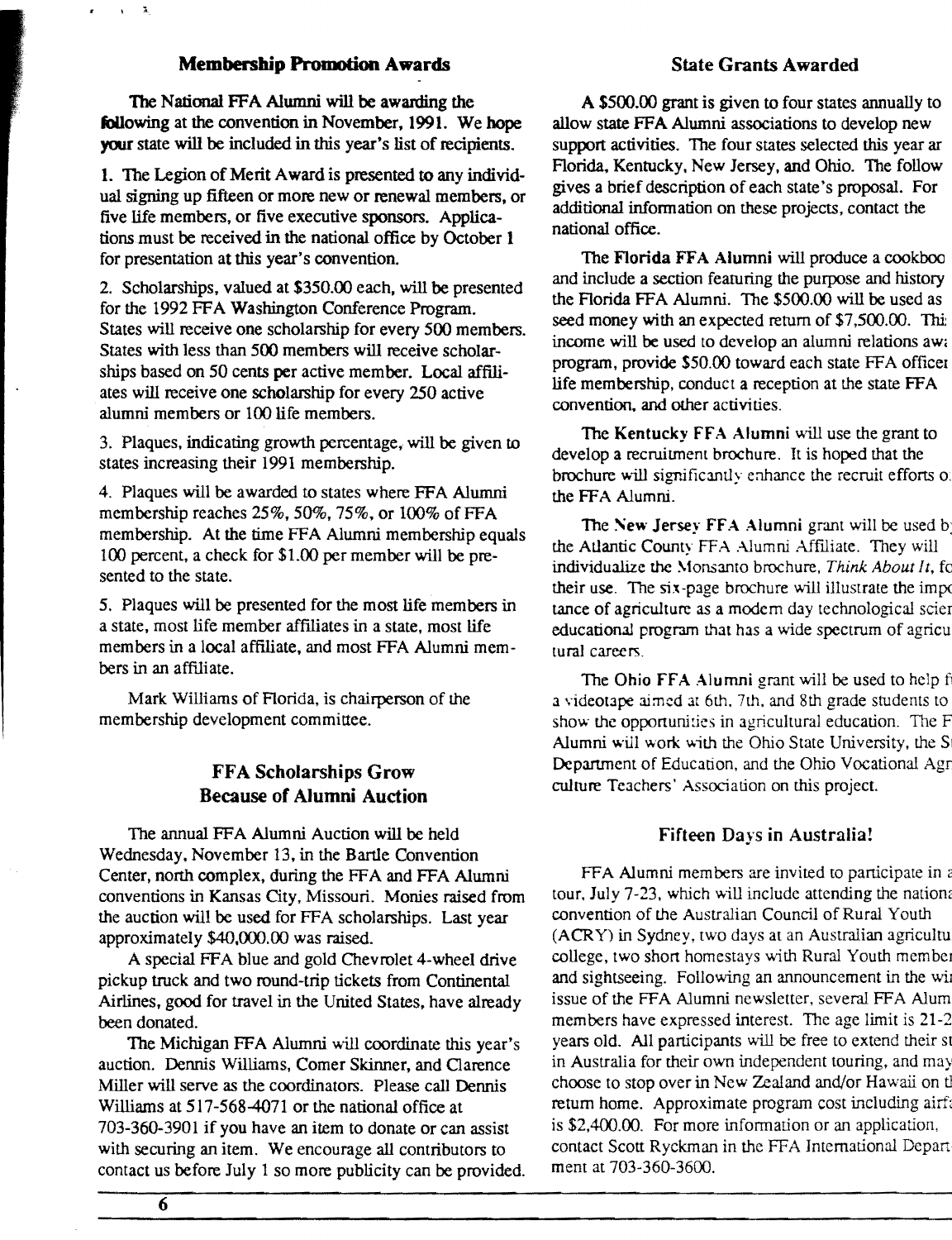#### **WELCOME NEW LIFE MEMBERS**

Since the winter newsletter, our prestigious list of Life members has grown by 272 and has reached a total of 11,179. A life member receives the FFA magazine and may designate that upon their death their \$100.00 be presented as a memorial scholarship to an FFA member in a chapter or state, or may be designated to support some area of agriculture and/or agricultural education, or may remain permanently in the National FFA Alumni trust fund.

t i

 $\mathbb{R}$ 

 $-1$ 

Leeman C. Parlcer WayneE. Heck Larry Daniels James R. Pyles Mike Garvey David McCabe Dennis Sabel Colorado Kirby L. Rosier Mark Daugherty Paul Roomsburg Lavern Georgson Jon M. Mentink William Schacht Jr. John Stencel III Nebraska Chris Dawson Wm. Roomsburg Ed Greschner Mary Meyer Robert Schmidt Connecticut David L. Acheson Bridget Dietsch John K. Saville Jay Hales Steve Meyer Dan Schmit Robert Kennedy Kary Evans Sara Duffie Alex Sowers Robert Hanlon Kathy Miller Norman Schultz Jeanne Toomey Kelli Evans Dechelle Gartrell Cloyce Sowers Gloria Hedquist Wayne Miller Tom Schultz Florida Linda Evans Dale Guisinger Devon Strawn Orvin Hedquist RobertMwnm Lynn Singmaster Clayton Broad Chris Haun Dennis W. Hall Wisconsin Ron Hein Philip Mundt Marjore Staats Wesley Davis Scott Heinrich Courtney Haning Robert Ash Kelvin Hoffman Dennis Nehring Sterling Stangler Kenneth De Vane Jeff Jacobs Robert B. Hannah Phillip Baus Kevin Hoffman Scott Nelson Carmen Steiner Bob Elliot Vanessa Jindra George Hartley Jerry Bausch BobHolig GeorgeNettwn Gerald Stephani Scott Fowler Loren Kment Tonia Holden Mark Berge Scott Holt Daren Noack John Thomsen Charlotte Fussell Gary E. Kubicek Steve Hyme Dan Bertram Mark Horn James T. O'Leary Steven Trescher<br>Allen Hancock Gilbert Loseke Teresa Jewell Barbara Bianchi William Jaquish Jerry Olson Dennis Valstad Allen Hancock Gilbert Loseke Teresa Jewell Barbara Bianchi William Jaquish Jerry Olson Dennis V alstad Angie Murphy Daren Merryman Ryan Kissell Warren Brooks Craig Jennings Kenneth Oman James Vesperman Mike Swindle BrianMlady Sophie Kruggel Ken Brown Will Johnson Wayne Patnode Joel Vesperman Troy Underhill Jennifer A. Pick Charles Laird Bruce Buckley Scott lonely Judith Paul John Vesperman Lisa Waters Eric Ritz Thomas LeRoy Teri Buckley Patricia Jones Mark Perroruie Donna Vine Tracy Wood Daniel Stehlik Maeanna Lindamood Jason Buhrandt Stan Jones R~c;. Pingel Bob Voss Illinois Lee Thurber Kevin Mears Arthur Busse Jerry Keller Debbie Po:Jack '.\onn Weitzel Douglas R. Falk New Jersey Robert L. Mottern Robert Cullen Brian Kindschi La.'"7) Poilack Roger Winans Indiana Bonnie Baldasare Waldo Patton David Devoe Jerry Kindschi Jim Quade Steve Wink<br>George Greenberg Robert K. Byrne Rick Perkins Jean Doerfert William Kirchberg Tom Quinn Bobbi J. Wnuk George Greenberg Robert K. Byrne Rick Perkins Jean Doerfert William Kirchberg Tom Quinn Bobbi J. Wnu<br>Kenny Greenberg Kenneth Ingalls Guy Raines I awrence Doerfert Dale Klein Harvey Radle Elaine Wnuk **Kenny Greenberg Kenneth Ingalls Guy Raines Lawrence Doerfert Dale Klein Harvey Radle Elaine Wnuk Shannon Kessler David Pool Jerry Rauch Don Drake John Kohout II Randy Radle Julius Wnuk** ~Shannon Kessler David Pool Jerry Rauch Don Drake John Kohout III *Rir.C.:* R:idle Julius Wnuk Jerry W. Kinkead John H. Pool Shawn Robey Michael Duerst Jeri Kolba C::-:s Re:zlaff Kevin Wnuk DanKrinn Amos Rudderow Sara Ryan Patty Duller Tim Kov;ilasi;e IX:-... -::s Rc:;..t~cr Joan Wysocki Gary Mosbaugh Joel Rudderow Robert Solt Julie Etta Marie Lee v,;rr. R~nge;st.:ner Carol Yoose Iowa Ernie Stillwell Adam Spiess Pat Feiner Mar.ha L:;;pe~ '.fa.:..: R0dcr Steve Yoose Dwight Dial David Wright Fred L. Taylor Marina Flannery Matthew Lipper: Doug Rohloff Rod Zellner<br>Kristine Krafka Monica Wright Elnora Wells Robert Fredrick Warren Maass Kenn Rohm Frank Zimmermann **Kristine Krafka Monica Wright Elnora Wells - Robert Fredrick Warren Maass - Kerin Rohm - Frank Zimmermann** Todd Twedt New Mexico Oklahoma Patrick Friar Bette \1arcK.s ;)LL--:;; R;;.:idt: Tom Zuelke Kansas Monte Anderson Elmo Castle Cindy Fry Lee Marklein<br>Todd Nutsch Craig Cathev Ray Cinnamon Craig Cathey Ray Cinnamon Vi Wilkinson Michelle Eichhorst Richard Cinnamon Kentucky Donita Massey Elmer Kroll Robert L. Hall Wade Mulcock Nick Kroll<br>Jerry L. Jones New York Oregon Donald Antram Charles W. Feller<br>Randy Boes Harold M. Hott Harold M. Hott

Norman Rossback

**California Missouri Matt Burns Keith Orndorff Wayne Ganser Tim Marten Bruce Russell** 

# Jerry L. Jones : New York Oregon ... Alumni Member Killed During Iraqi War James Maddox ... John B. Miller : Norman Rossback

Louisiana Vincent Tabolt Pennsylvania Richard V. Wolverton of the Derry FFA Alumni Affiliate in<br>Bob Graham Steven Widrick Mee Cee Baker Dennsylvania was killed on February 25 as a result of an Iraqi Bob Graham Steven Widnek Mee Cee Baker<br>
Lindy Lingo North Carolina South Carolina <br>
Michigan Randy Garner Kirby Player missile attack. Richard, 24, was an active FFA member for four Jeff Brazo Ray Harris Tennessee Jeff Brazo Ray Harris Tennessee Prime of the State of Marris Tennessee Prime of Marris Tennessee and assisted with the agricultural fair last summer. Brian J. Ehlert Travis Hendren Harold Griggs and assisted with the agricultural fair last summer.

Jeffrey Ehlert Randy Humble Virginia A "Rick Wolvenon Memorial Fund" has been established. John Engler Darrell C. Kiser Carter Melton Jr. Proceeds from contributions will provide an educational scholar-<br>Michelle Engler Dewey Preslar Washington chin to an outstanding Darry ERA against The Welton family Nichelle Engler Dewey Pressar Washington<br>Douglas Spike Tim Sifford John D. Baser Jr.<br>Charles Squires North Dakota Howard Young believes the fund will be particularly commemorative of Rick. Minnesota Ron Brown West Virginia Donations may be made to the "Rick Wolverton Memorial Fund"<br>Mark Berning Harold Tweeten John R. Arnold III in care of the U.S. National Bank. 112 South Chestnut Street. Mark Berning Harold Tweeten John R. Arnold III in care of the U.S. National Bank. 112 South Chestnut Street,<br>Gerald Hagaman Ohio John Arnold Jr. Derry Pennsylvania 15627 Gerald Hagaman Ohio John Arnold Jr. Derry, Pennsylvania 15627.<br>Brian Hicks Donald Antram Charles W. Feller